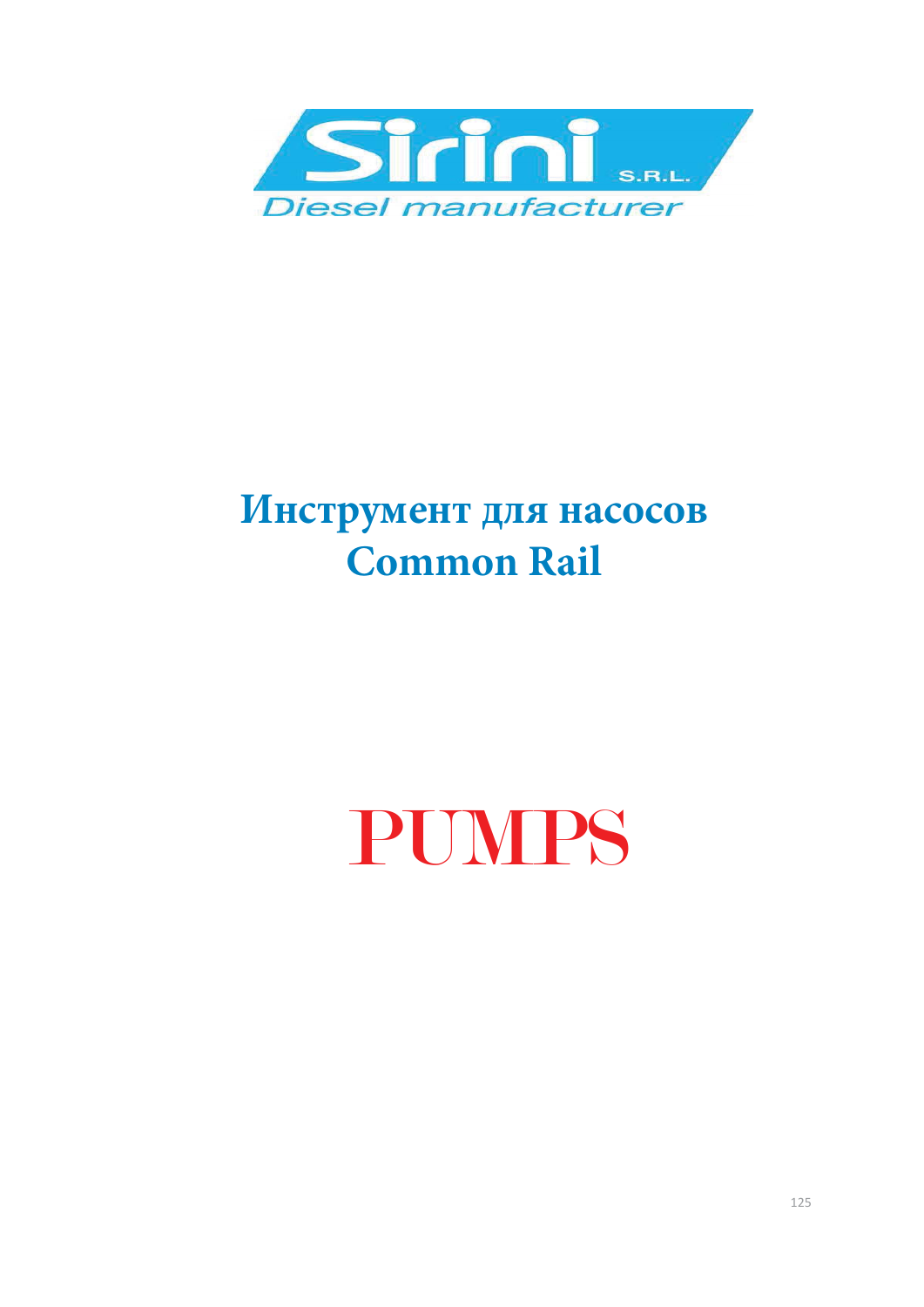#### CONTROL OF ACTUATORS

**AZ0045-00 – FALSE ACTUATORS KIT FOR CR PUMPS** Similar Delphi YDT410



#### **TOOLS FOR GLOW PLUGS**



#### **AZ0134-278 –DIAGNOSTIC TOOL KIT FOR CR PUMPS**

The tester checks the pressure of the common rail pumps directly from the engine. You can check the pressure of all common rail pumps CP1, CP3, Delphi and Siemens.

**AZ0038-00 – WRENCH TOOL KIT TO DISMOUNT AND MOUNT ALL TYPES OF GLOW PLUGS INCLUDING JAPANESE BRANDS** The kit includes nr. 2 connections for dynamometric wrench ½" and 3/8





**AZ0046-00 – FALSE GLOW PLUGS TOOL KIT TO TEST THE COMPRESSION OF AL BRANDS ENGINES**

**AZ0139-02 – MOTOMETER** Tool to check the compression of diesel engines

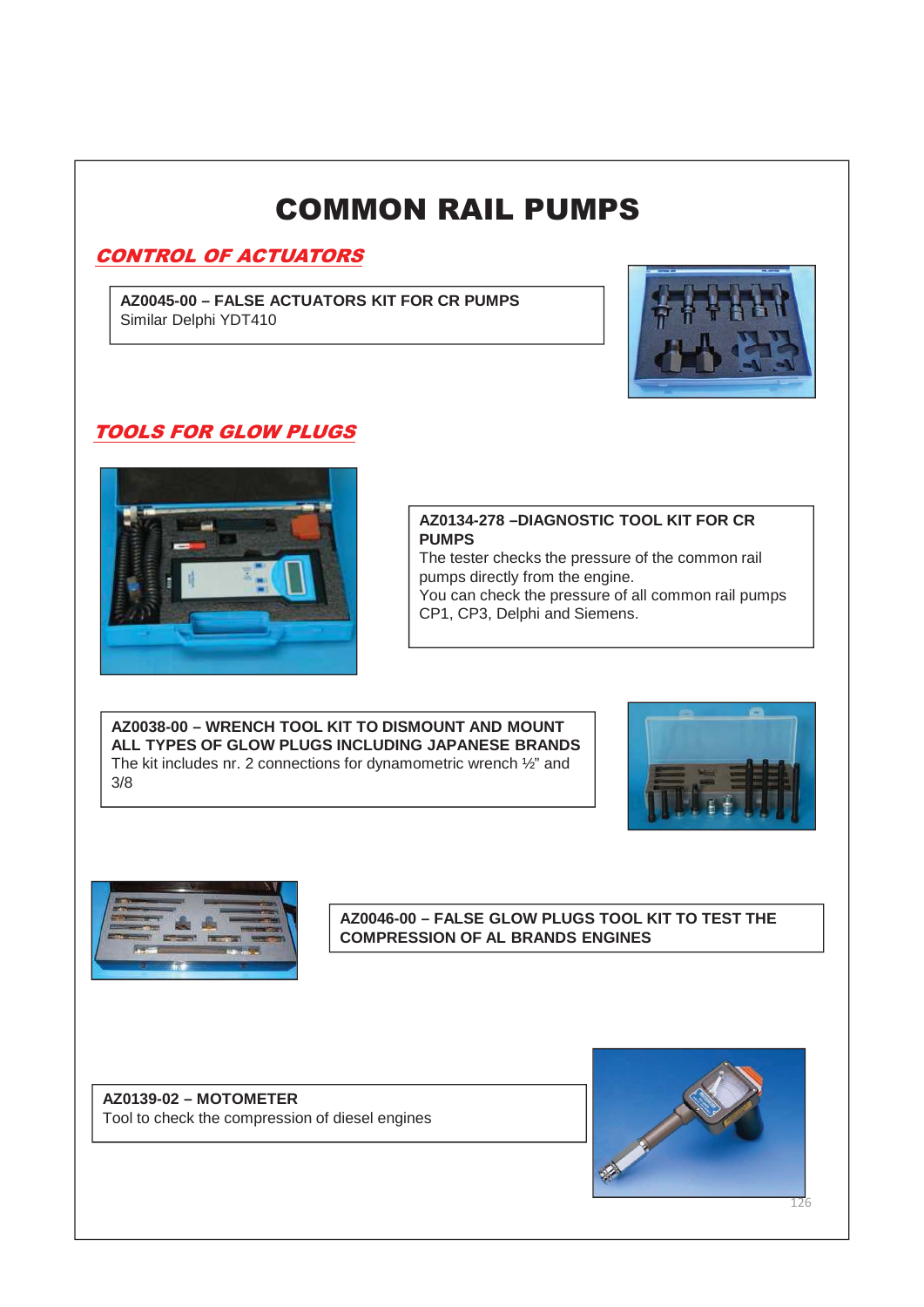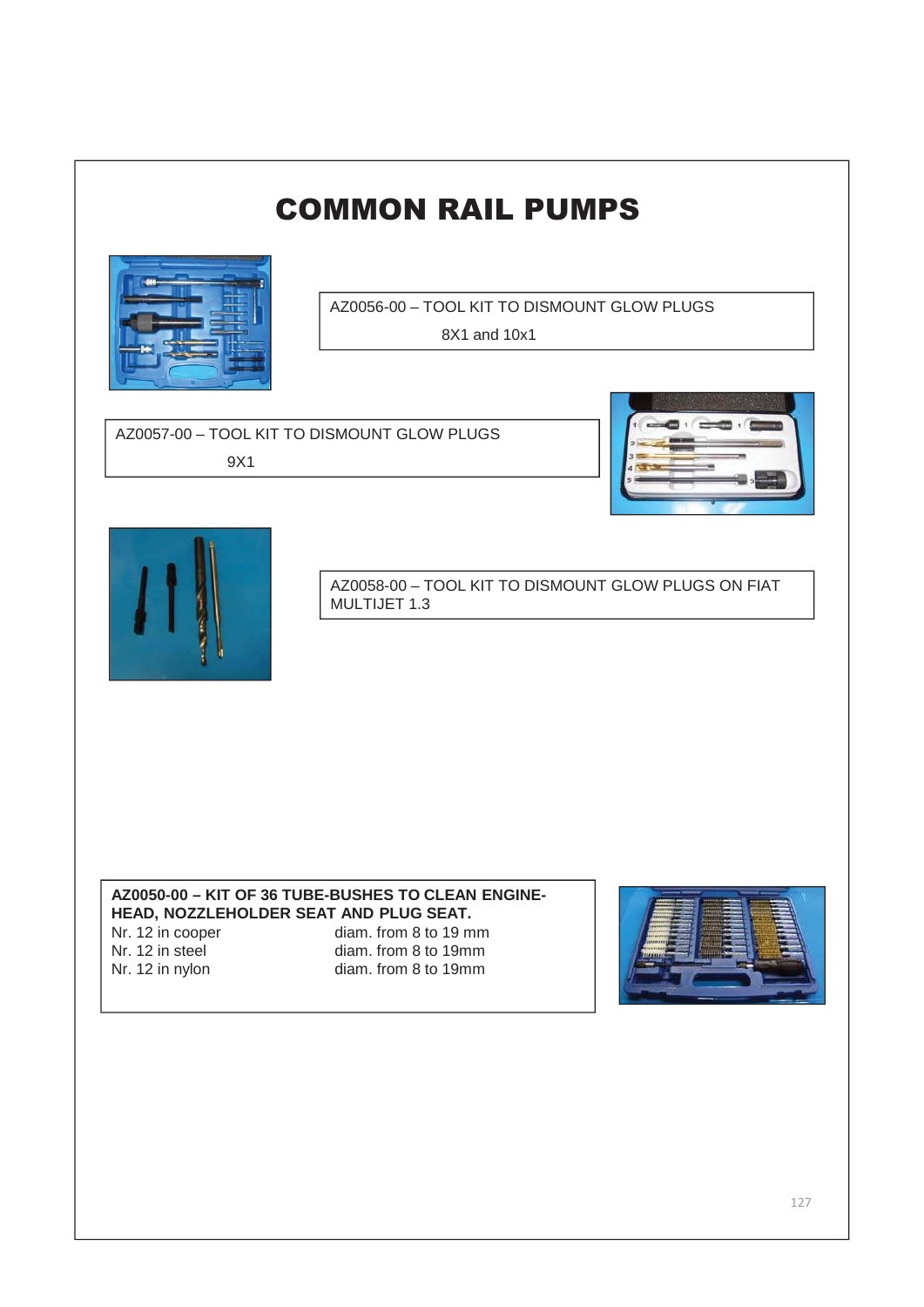**TIMING TOOLS KITS FOR COMMON RAIL ENGINES** 



**AZ0128-218 - TOOL TO MOUNT AND DISMOUNT VP FORD DURATORQ PUMP**

Engines  $2.0 - 2.2 - 2.4$  and Common Rail

#### **AZ0128-219 - FIXING PIN FOR FLY-WHEEL ON FORD TRANSIT**

With VP pump and Common Rail





**AZ0128-217 - WRENCH TO DISMOUNT RING-NUT ON FORD MONDEO**

Common Rail

**AZ0128-38 - TIMING TOOL KIT FOR FORD TD 1.4 -2.0—2.4**





**AZ0128-39 - TIMING TOOL TO MOUNT AND DISMOUNT FORD 1.8 WITH SIEMENS PUMP**

**AZ0128-28 - TIMING TOOL KIT FOR FIAT ENGINES MULTIJET 1300 WITH TOOL FOR TRANSMISSION BELT**





**AZ0128-35 - TIMING TOOL KIT FOR FIAT ENGINES 1900 MULTIJET WITH TOOL FOR TRANSMISSION BELT**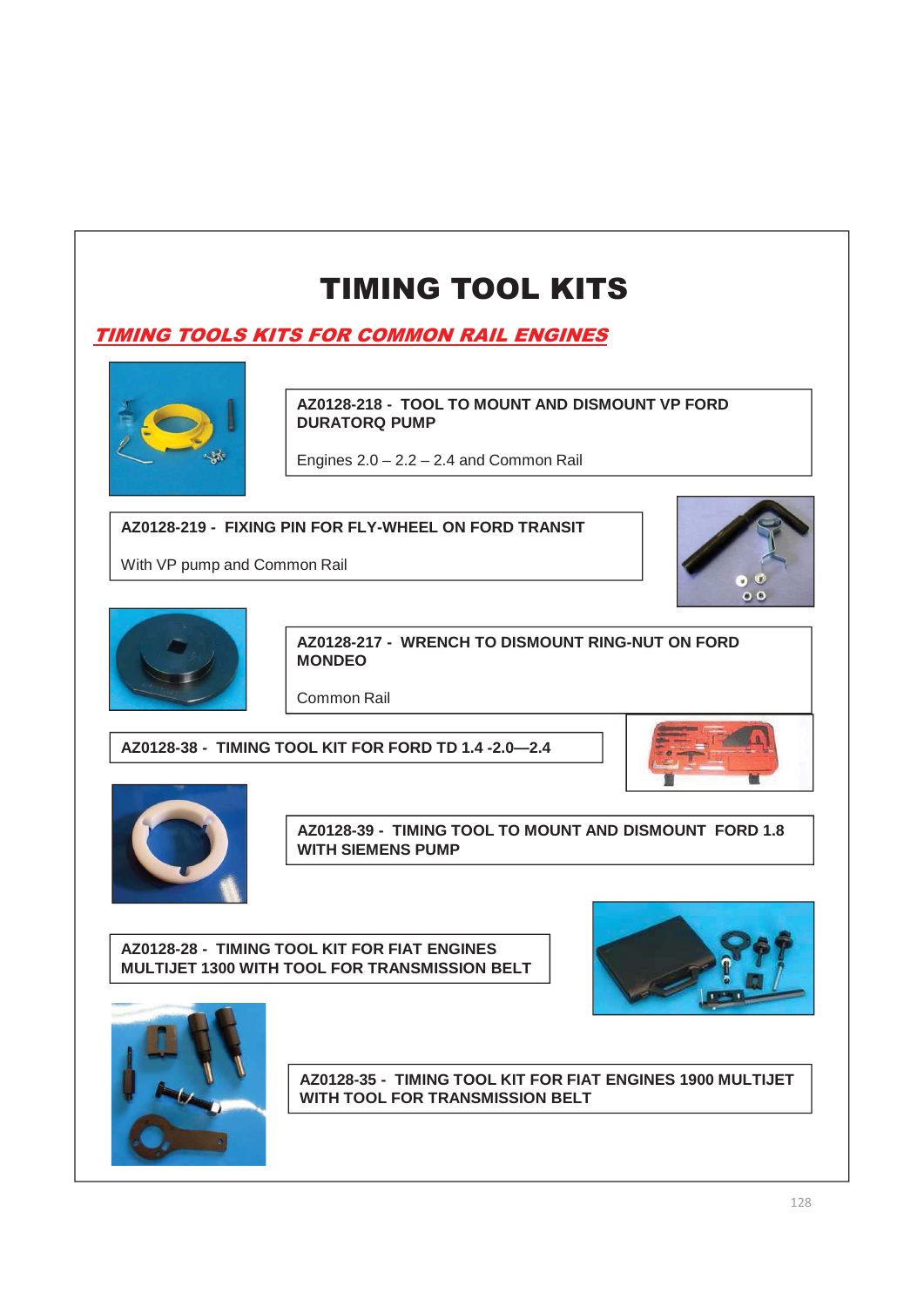

**AZ0128-36 - TIMING TOOL KIT FOR FIAT ENGINES 1900 JTD 16V**

On Alfa 159 and Fiat Croma

#### **AZ0128-41 - TIMING TOOL KIT FOR FIAT ENGINES 1600 MULTIJET WITH TOOL FOR TRANSMISSION BELT**





**AZ0128-30 - TIMING TOOL KIT FIAT-IVECO DAYLI/DUCATO** 

Engines 2.3 – 2. 8 Common Rail

**AZ0128-34 – TIMING TOOL KIT CHRYSLER ENGINES 2.5 – 2.8**





**AZ0128-23 - KIT OF TIMING PINS COMMON RAIL ENGINES RENAULT**

**AZ0128-29 - TIMING TOOL KIT FOR RENAULT ENGINES 2.2 – 2.5 DCI**





**AZ0128-42 – TIMING TOOL KIT FOR RENAULT ENGINE 2000 DCI**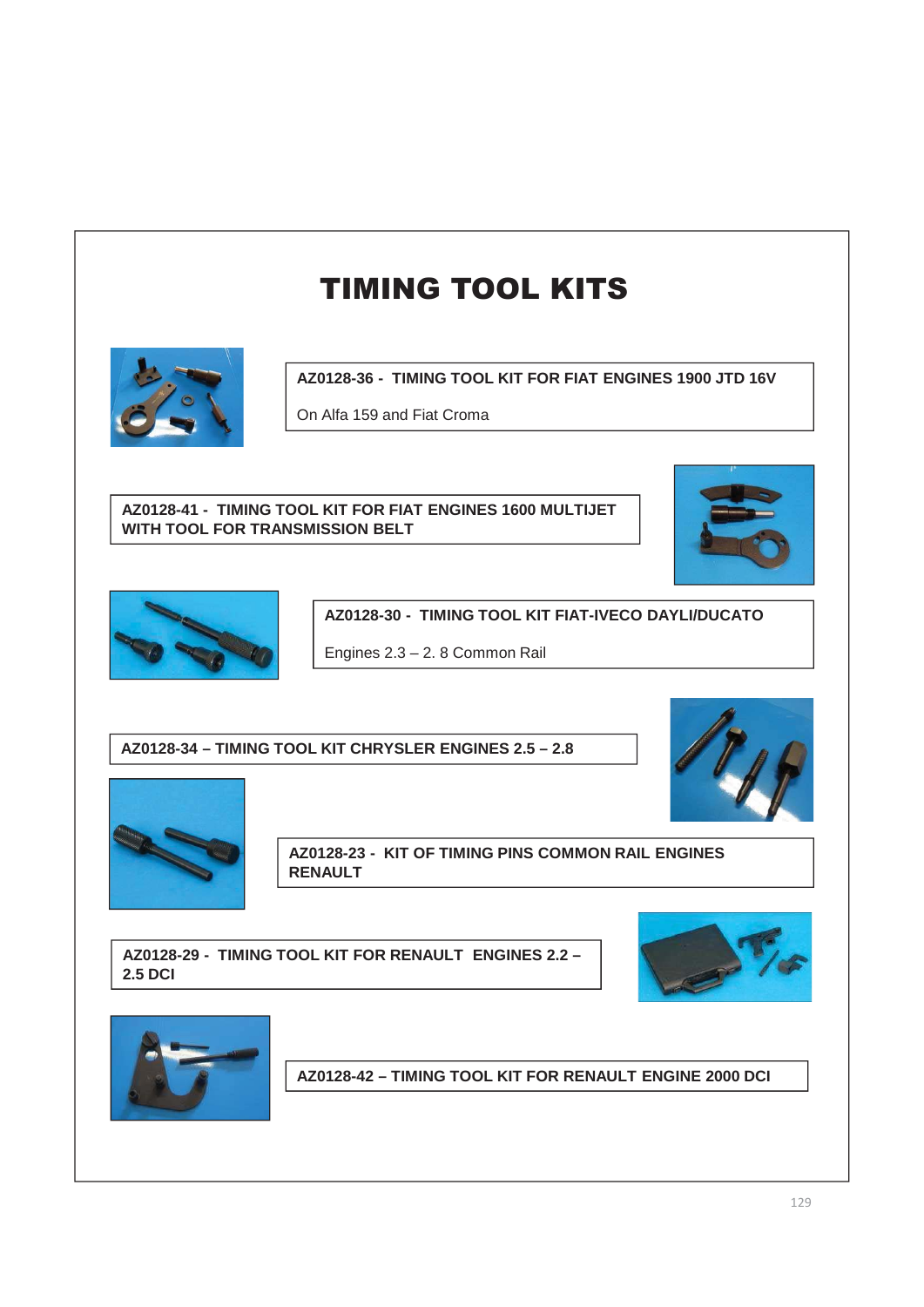

**AZ0128-32 - TIMING TOOL KIT FOR ENGINES PEUTGEOT CITROEN** 

#### **AZ0128-33 – TIMING TOOL KIT ENGINES PEUTGEOT CITROEN**

Citroen: AX, Berlingo, BX, C5, C25, Dispact, Evasion, Jumpy, Jumper; Relay, Saxo, Xara, Xantia, XM, ZX.

Peugeot: 106, 205, 306, 405, 406, 806, J5, Boxer, Expert, Partner; Solara.





**AZ0128-37 - TIMING TOOL KIT ENGINES PEUGEOT CITROEN 1.4 – 1.6 HD**

**AZ0128-45 – TIMING TOOL KIT ENGINES BMW SERIE N51-52- 53-54**





**AZ0128-46 – TIMING TOOL KIT BMW ENGINE SERIE N40-45**

**AZ0128-519 - TIMING TOOL KIT FOR BMW ENGINE WITH CP4 PUMP WITH CAMSHAFTS BACK-ROTARY**

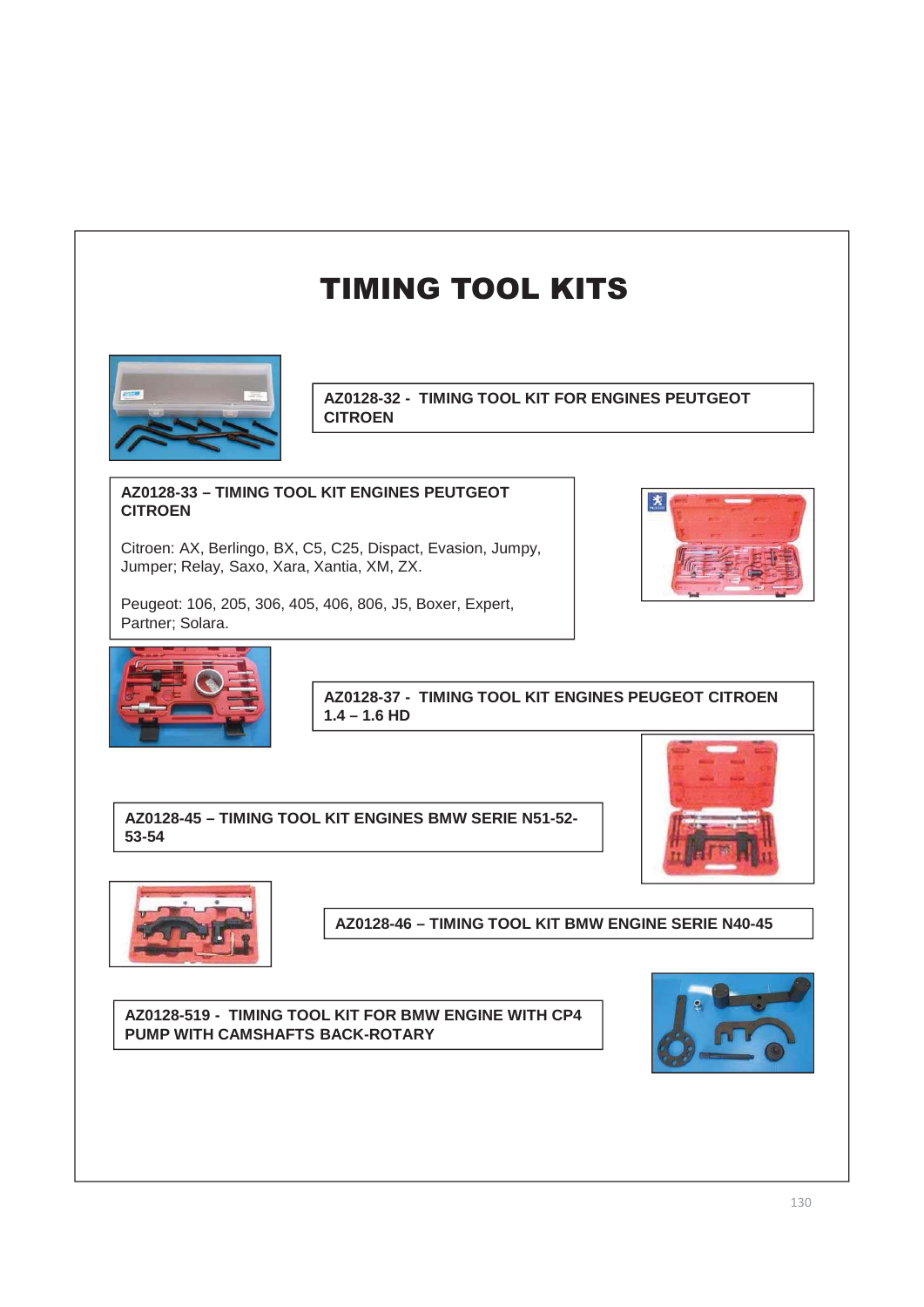

**AZ0128-40 – TIMING TOOL KIT FOR OPEL AGILA MERIVA CORSA**

Engines 1.0 – 1.2 16V – 1.4 16V

**AZ0128-50 – TIMING PINS FOR FLY-WHEEL / PMS IVECO CURSOR 8/10/13.**



Similar Iveco codes: 99360612 - 99360613



**AZ0128-31 – TIMING TOOL KIT FOR VW SEAT ENGINES 1-2-3 CIL**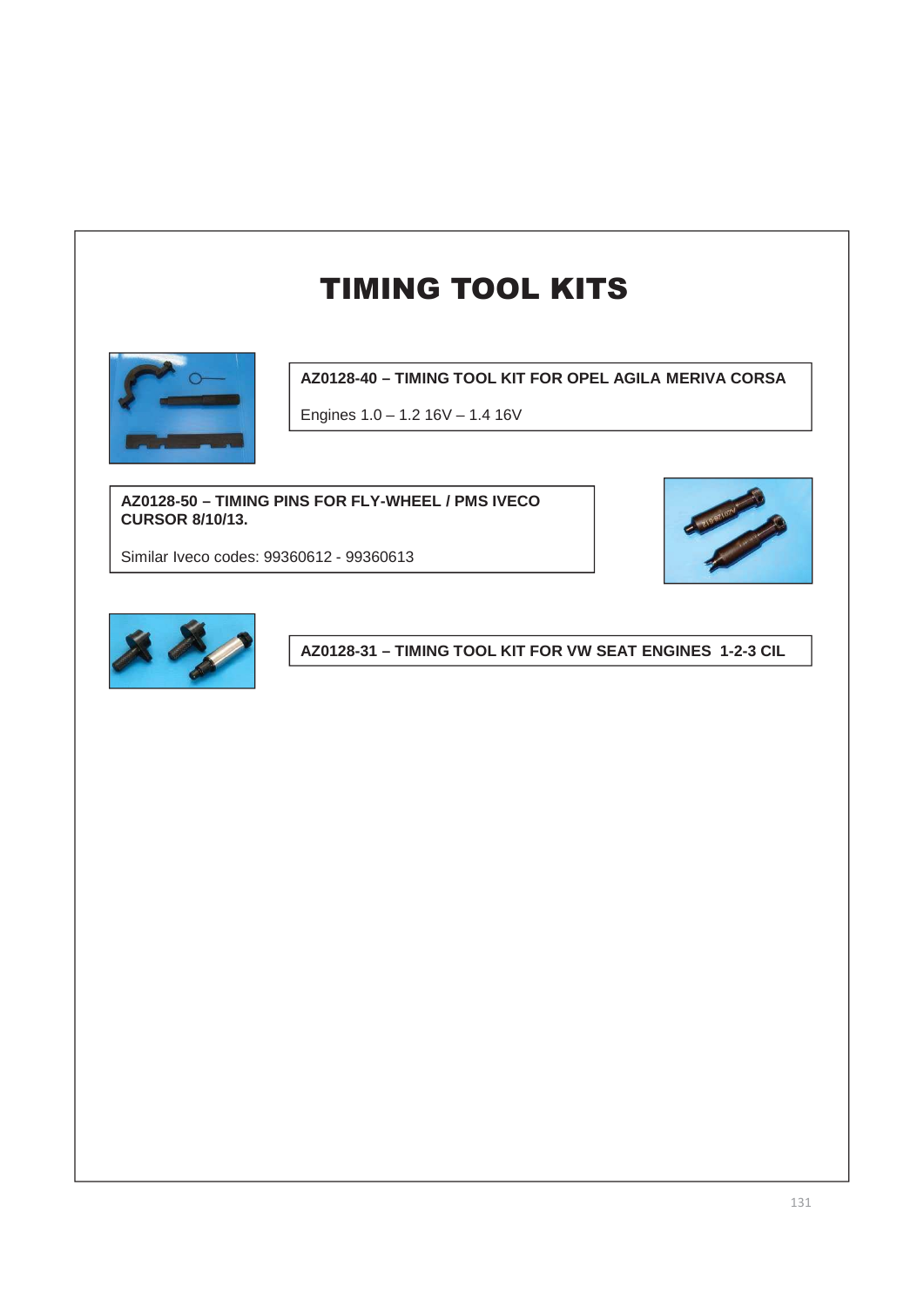#### **PUMPS PULLERS**



**AE0233-01 – PULLER FOR BMW 320 -150CV VP 130 CV**  For common rail and VP

**AE0233-02 – PULLER FOR BMW 520 TDS – 320D VP M47** Only for common rail CP3



**AE0233-CP4 – PULLER FOR CP4 PUMP ON BMW SERIE 1**

**AE0247-05 – PULLEY EXTRACTOR FOR C.R DELPHI** 





**AE0260-00 –RENAULT AND OPEL MOVANO PUMP PULLER**

**AE0290-CP4 – PULLER FOR CP4 PUMP ON AUDI**





**AE0269-CR – PULLER FOR PUMP CP3 ON RENAULT**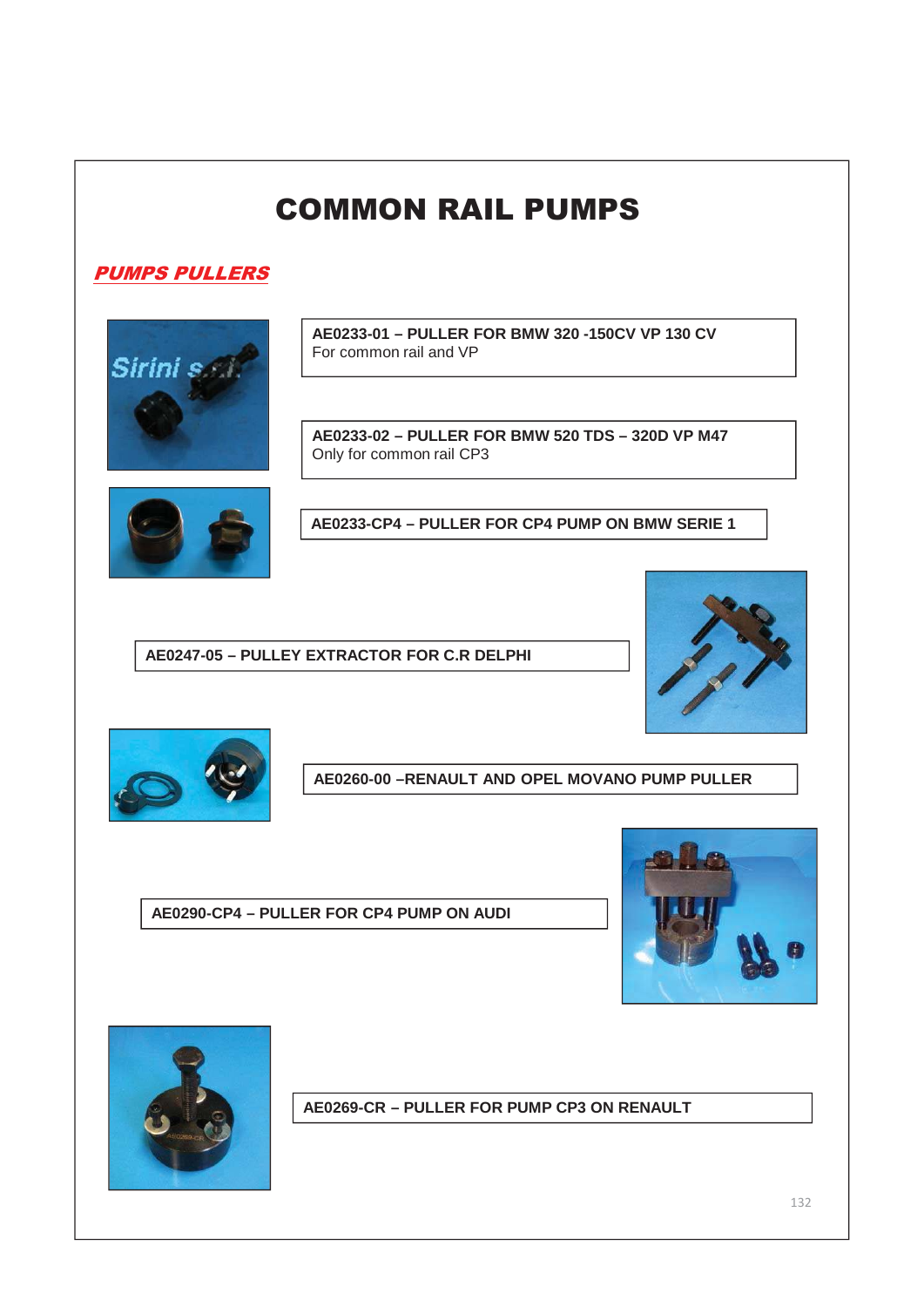

AE0276-CR – PULLER FOR CP4 PUMP ON HYUNDAY SANTA FE With ring nut 40x1.5mm

AE0272-CR – PULLER FOR PUMP ON HYUNDAY GETZ With ring-nut 35x1.25mm





AE0300-CP4 – PULLER FOR CP4 PUMP

AE0282-CR – PULLER FOR COMMON RAIL PUMPS SIEMENS ON ENGINES FORD

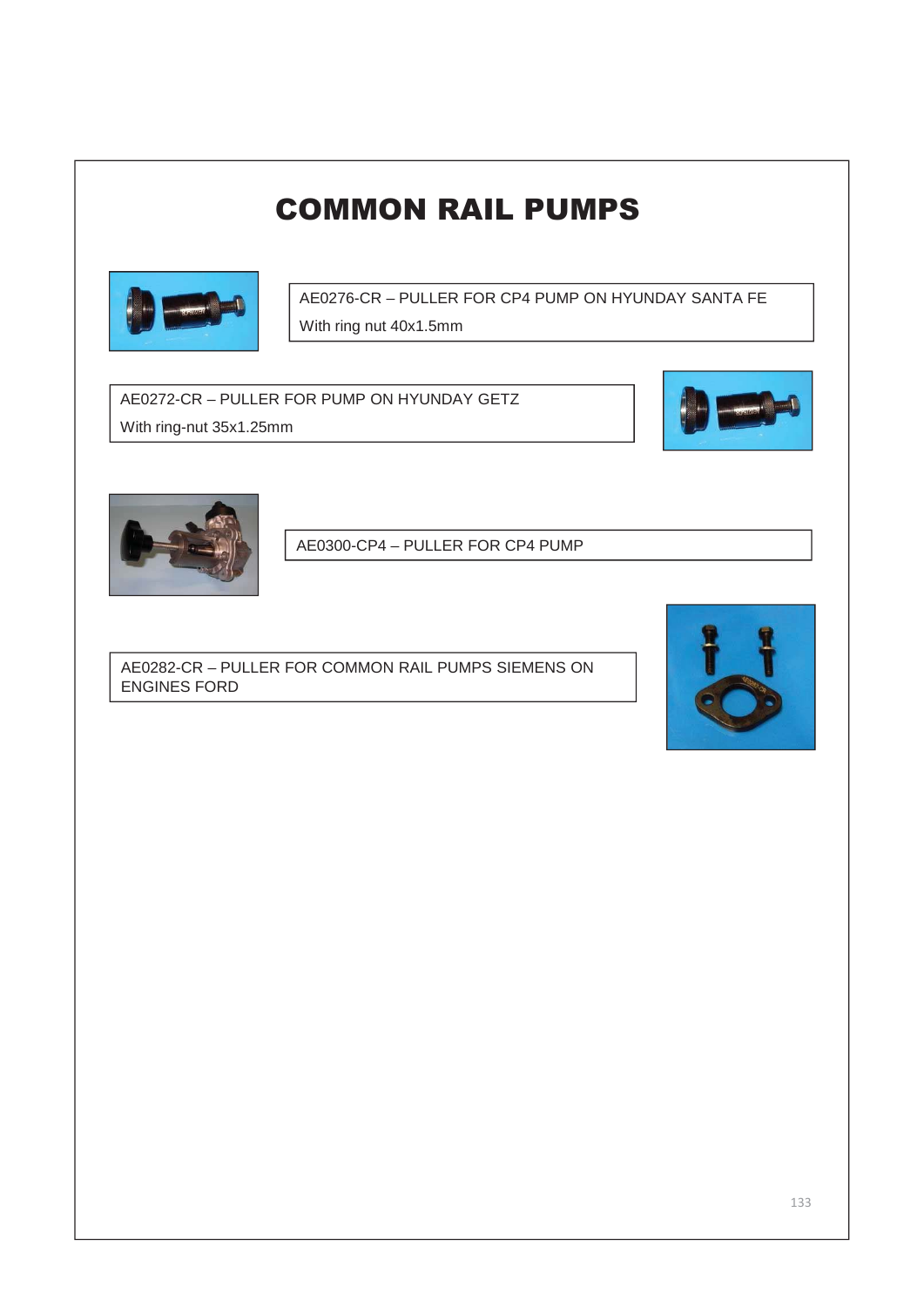**PUMP DISASSEMBLY** 



**AZ0134-CR – SWIVEL VICE FOR PUMP CP1** It is composed of:  $AZ0134-0A =$  Swivel vice base AAE001-00 = Bracket for CR CP1 pump

**AAE001-01 - BRACKET FOR PUMP CP3** To be used with AZ0134-CR





**AAE001-FORD – BRACKET FOR POMP FORD (DELPHI)** To be used with AZ0134-CR

**AAE001-MERC – BRACKET FOR POMP CR MERCEDES CP1** To be used with AZ0134-CR





**AAE000-04A – BRACKET FOR DELPHI PUMPS (2 HOLES)** To be used with AZ0134-00 or with vice AA2919-01 with AA2963-00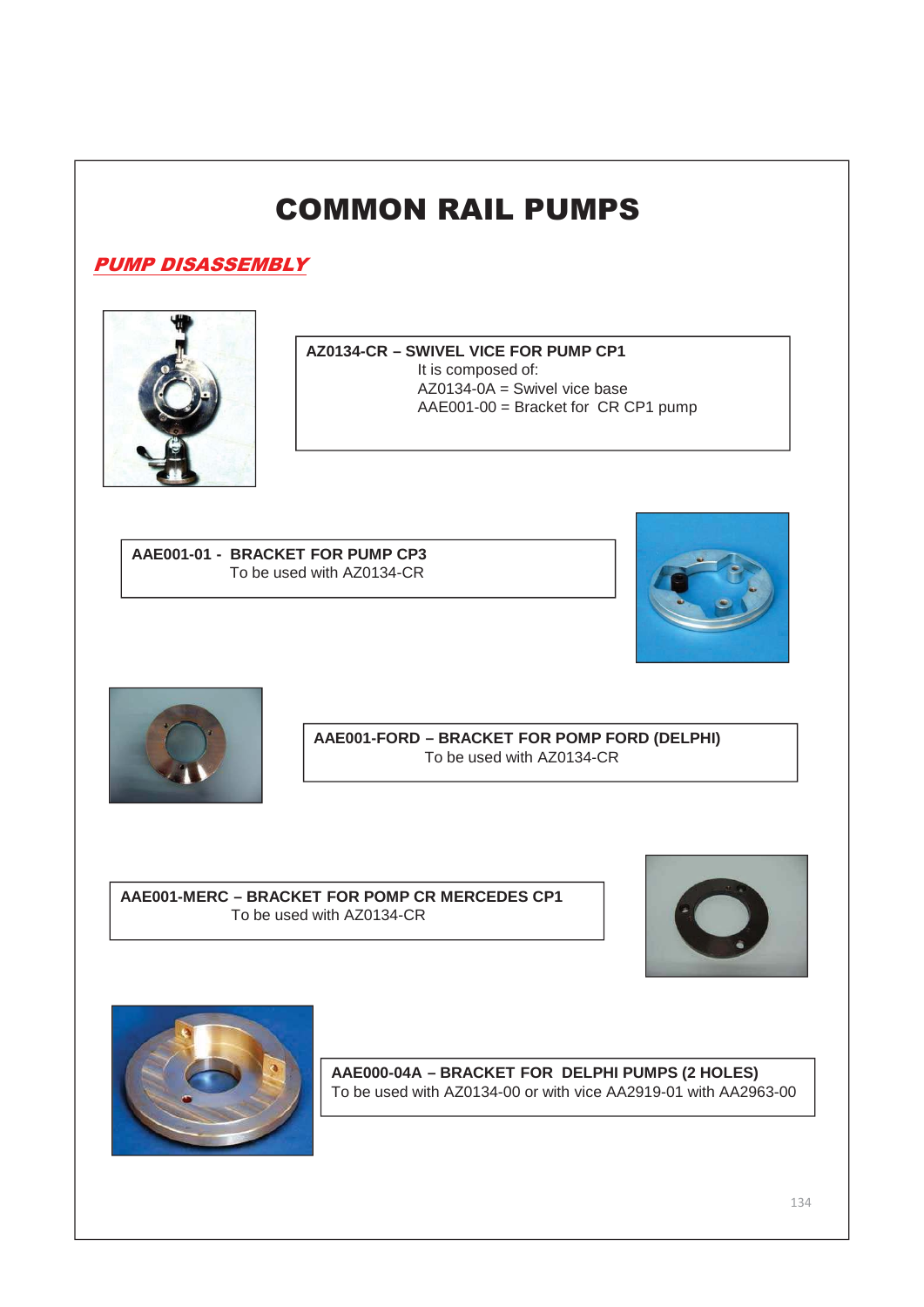

**AZ0018-01 - TOOL KIT FOR CP1 PUMP**

**AZ0018-02 - TOOL KIT FOR CP3 PUMP**



**AZ0070-CP1H - TOOL KIT FOR ANTI-POWDER FILTERS ON CP1 CP1H** Kit with tools to dismout and mount of anti-powder filters and caps on pumps CP1 e CP1H The tool kit is composed of: AAZ034-165 – AAZ034-153 –AAZ034-911 – AAZ034-169 –AAZ034- 159 – AAZ034-161 – AE0268-CR. All the codes are sold also individually

**AAZ034-165 - PULLER FOR ANTI-POWDER FILTER ON CP1H** Similar: 0.986.613.165





**AAZ034-153 – PULLER FOR ANTI-POWDER FILTER ON CP1H** Similar: 0.986.613.153

**AAZ034-911 – INSERTER FOR VALVE CAGE ON CP1H** Similar: 0.986.612.911

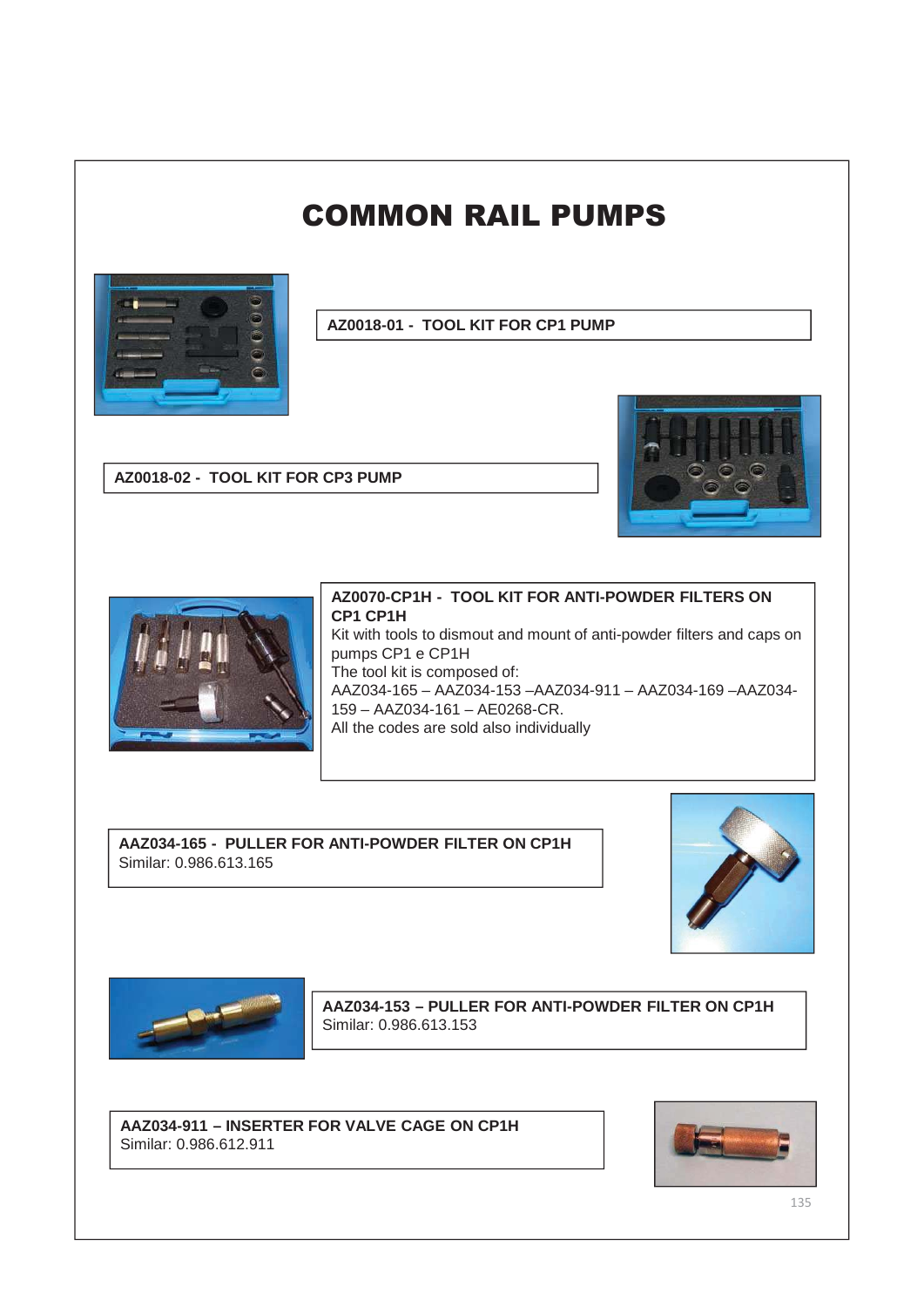

AE0268-CR12 – CLAMP FOR BRASS PIPE OF DIESEL INLET Diam. Brass pipe: 12mm

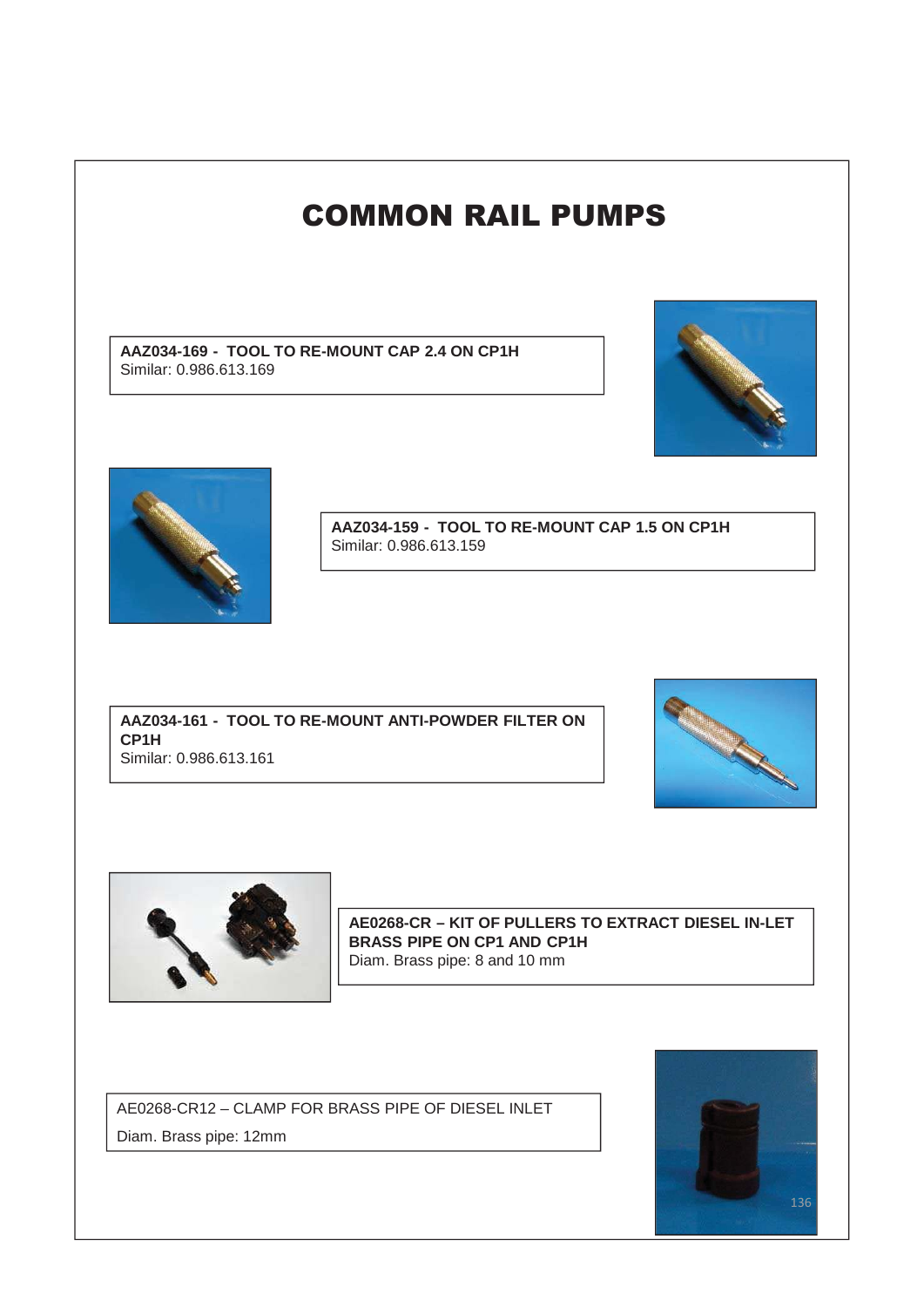

**AAZ034-00 - INSERTER FOR CP1 CONNECTION** Pressing-in tool for low-pressure connection on CP1 Similar 0.986.612.200

**AAZ034-01 - INSERTER FOR CP1 IVECO CONNECTION** Pressing-in tool for low-pressure connection on CP1 IVECO Similar 0.986.612.201





**AAZ034-02 - INSERTER FOR CP1 RENAULT CONNECTION** Pressing-in tool for low-pressure connection on CP1 RENAULT Similar 0.986.612.205

**AAZ034-03 - INSERTER FOR BRACKET AND OIL-SEAL FOR CP1 AND CP3** Inserter kit for oil-seal and bracket on common rail pumps CP1 and CP3

Similar 0.986.612.422





**AAZ034-04 - SCREWS FOR HEAD COVERS CP1** Couple of screws to center the head cover on CP1 pump Similar 0.986.602.501

**AAZ034-05 - DEVICE TO MOUNT O-RING** To mount the o-ring on the pressure control valve with filter on Common Rail pumps Similar 0.986.612.787

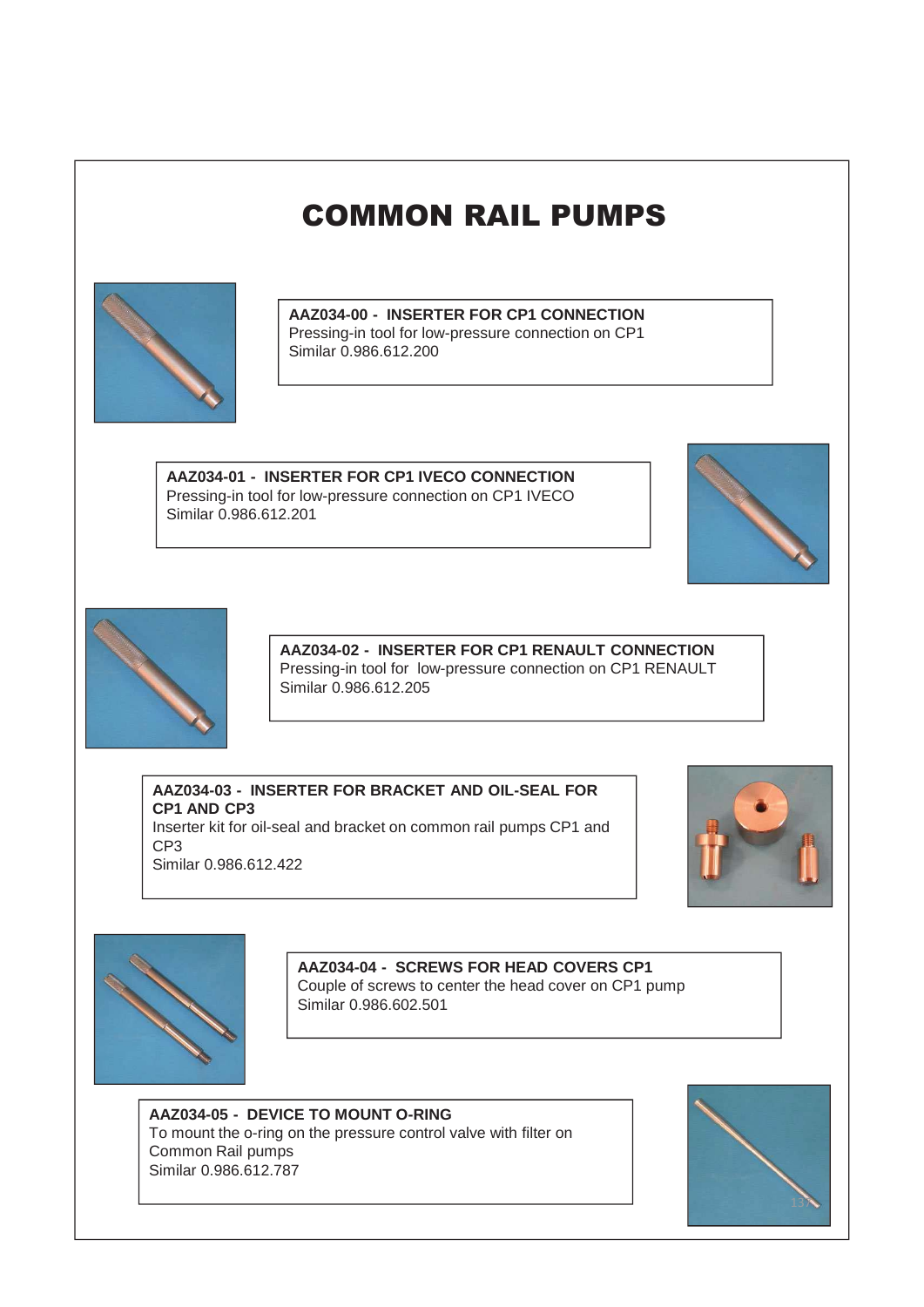



**AC0516-CR36 – OPEN WRENCH 36MM WITH CONNECTION FOR TROQUE WRENCH FOR PRESSURE SENSOR OF SIEMENS PUMPS** With connection for torque wrench 14x18 To be used with torque wrench AC0516-CR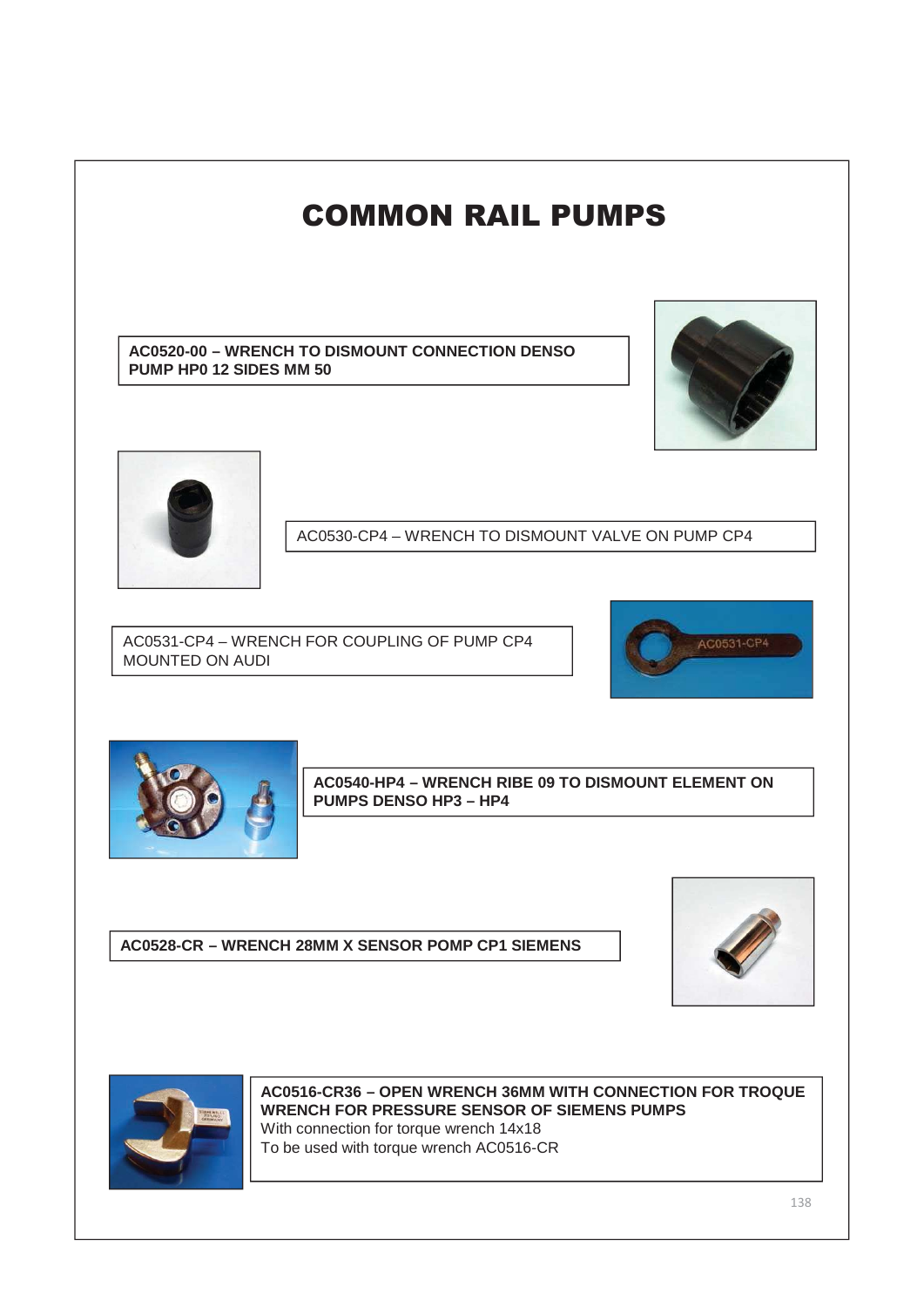

**AC0530-CP4 – WRENCH FOR VALVE OF CP4 PUMP**

**AC0482-00 – WRENCH FOR IN-LET CONNECTION CP3** Similar 0.986.612.991





**AC0468-00 – TORX WRENCH FOR COMMON RAIL CP3**

**AZ0128-26 – KIT TO MOUNT AND DISMOUNT SEEGER ON CR DELPHI PUMPS**





**AZ0128-427- TAPPET LIFTER KIT FOR CP3 + DURAMAX** Kit of 3 tappet lifters Simile 0.986.612.427 For CP3 pumps and 110 DURAMAX pumps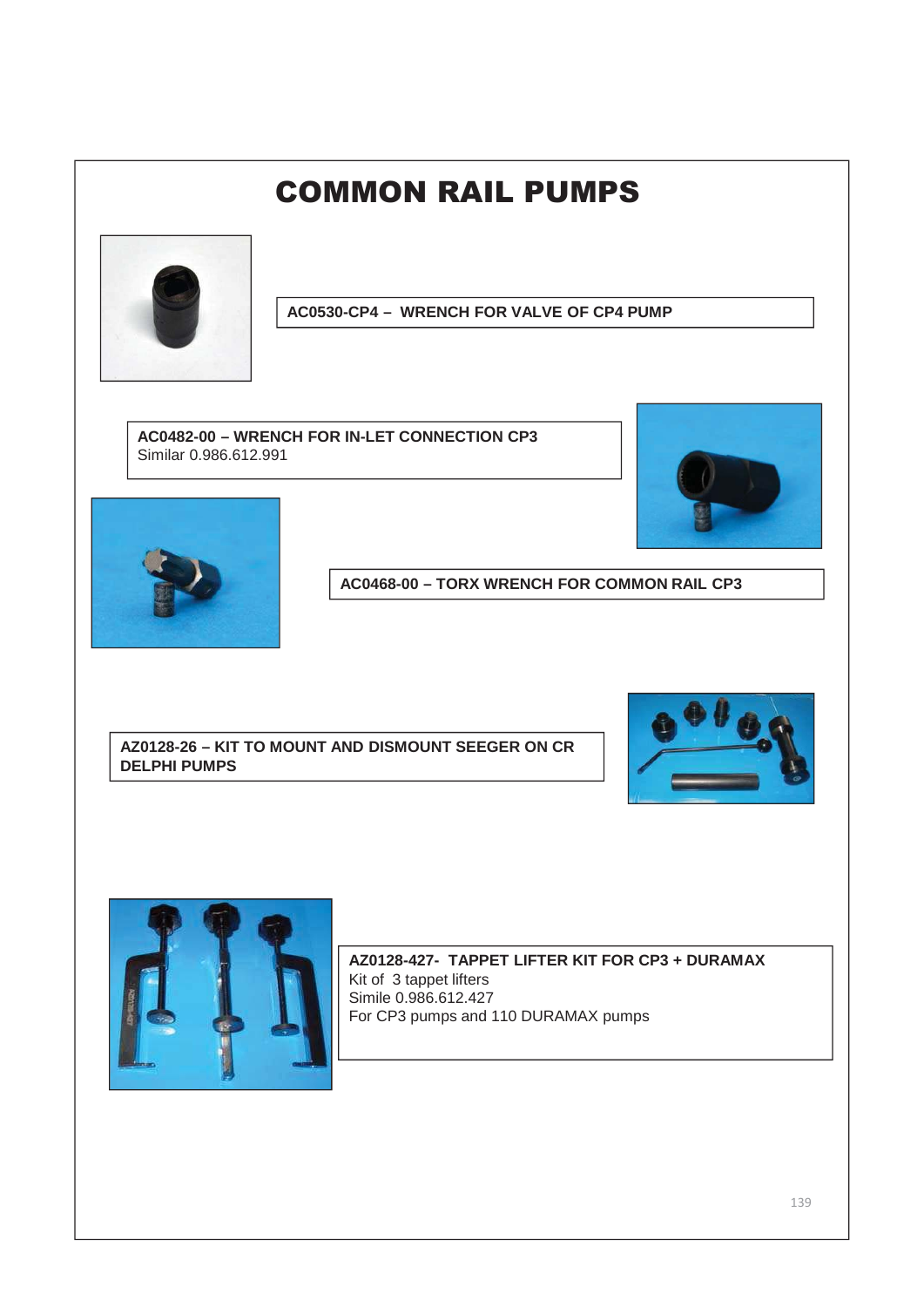

**AZ0128-25 – KIT OF INSERTERS FOR CP3**

**AZ0128-24 – ADJUSTING KIT FOR CP3 - 6 PIECES**





**AE0300-CP4 – PULLER FOR CP4 PUMP**

**AE0264-00 – PULLER FOR PRESSURE REGULATOR CP3**

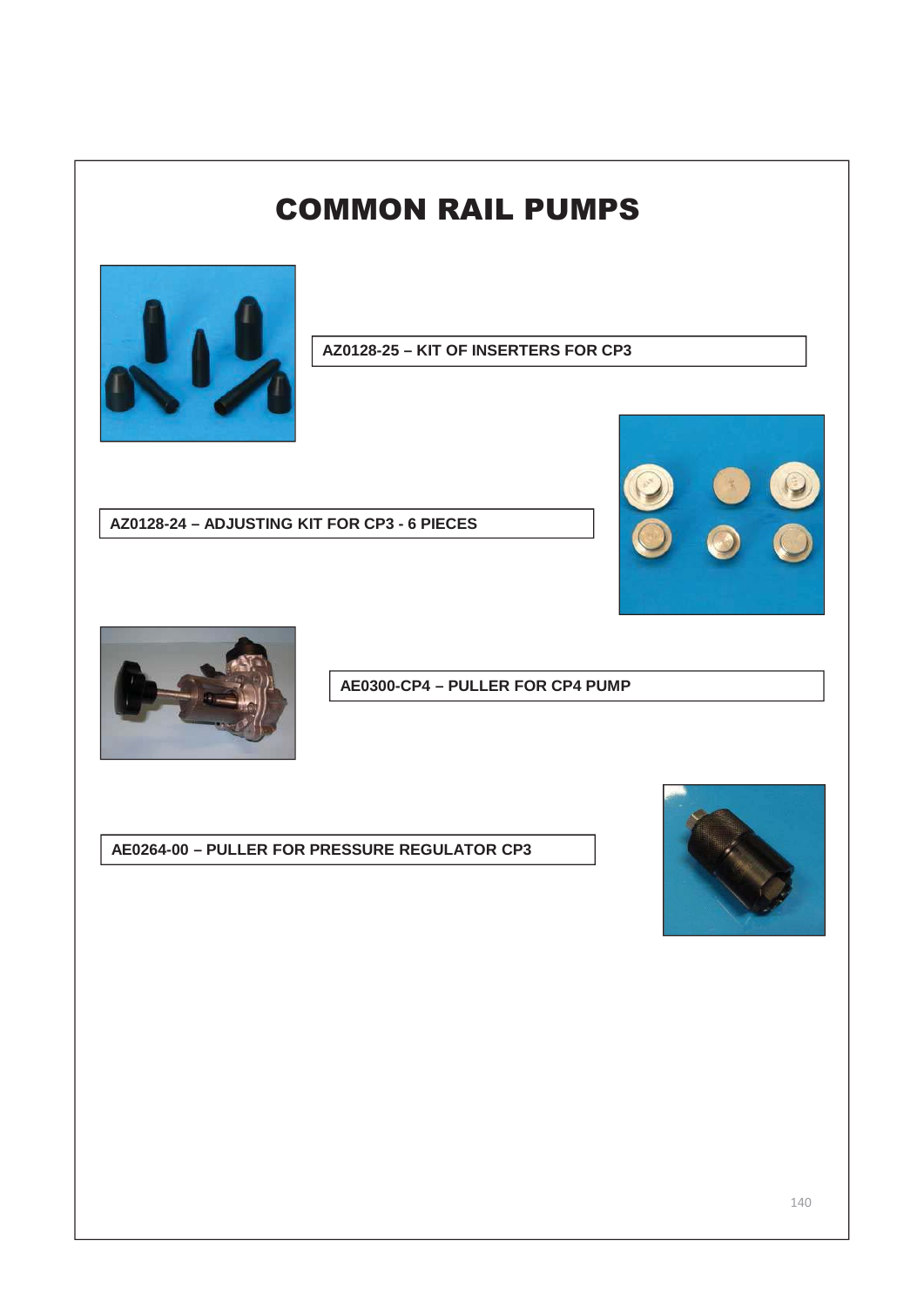#### **PUMPS ON TEST BENCH**

**AS0003-00 - BOSCH BRACKET ISO** Similar 1.688.010.124





**AAE157-08 – FLANGE DIAM 50 FOR POMP CP1** VE flange that allows to mount on test bench CP1 pumps Similar 1.685.720.062

**AAE001-02 – FLANGE FOR CP3 PUMP**





**AAE001-03 – FLANGE WITH RING X CP3 MERCEDES PUMP**

**AAE000-04 – FLANGE FOR DELPHI-FORD PUMP** VE flange for Renault Megane that allows to mount on test bench common rail Delphi – Ford pump





**AAE000-04A – FLANGE FOR DELPHI PUMPS (2 HOLES)** To use on test bench and on vice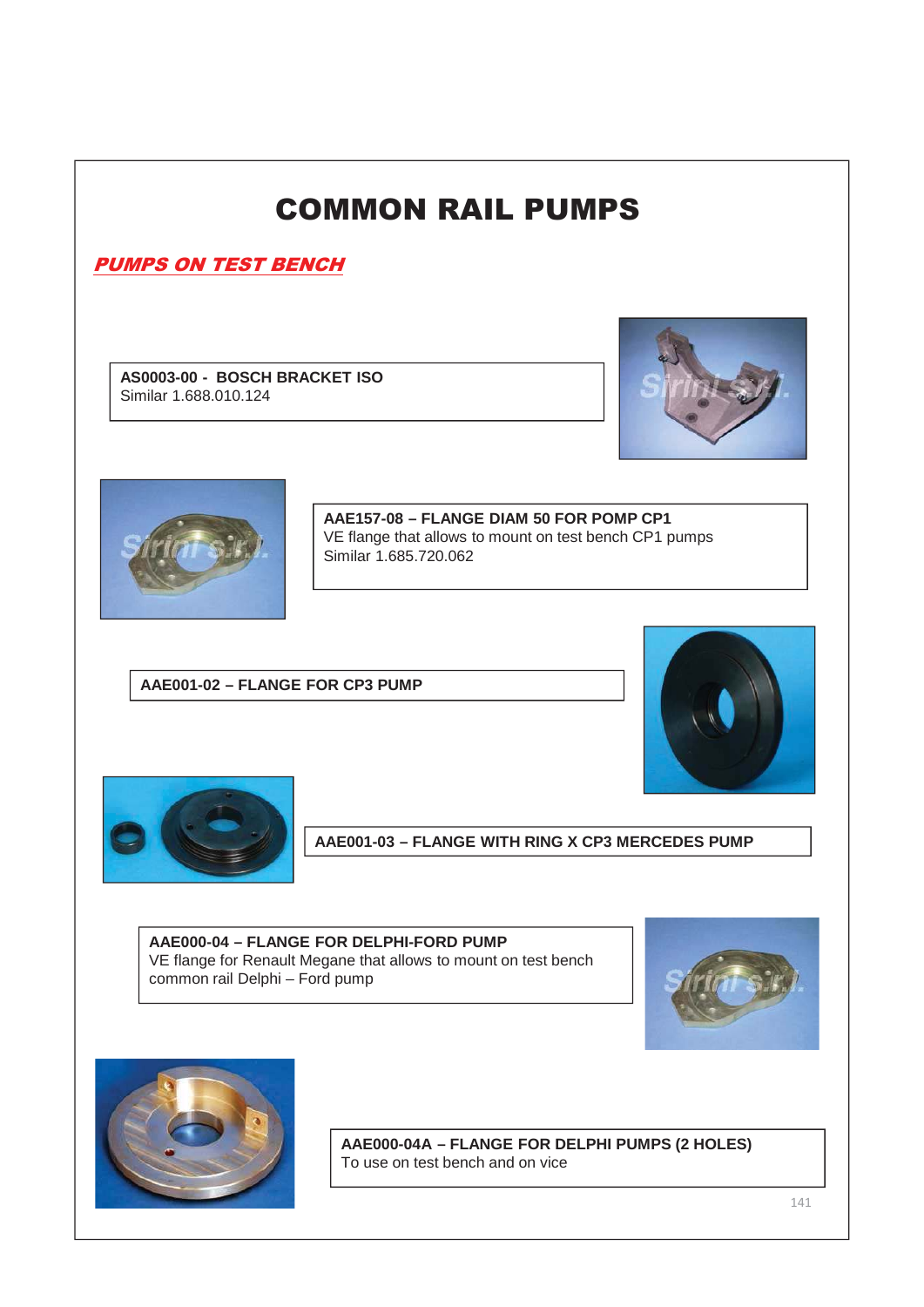



**AAE003-CR – BRACKET FOR CR PUMPS SIEMENS 5SW40157**

**AAE004-CR – BRACKET FOR CR PUMPS SIEMENS 5SW40565**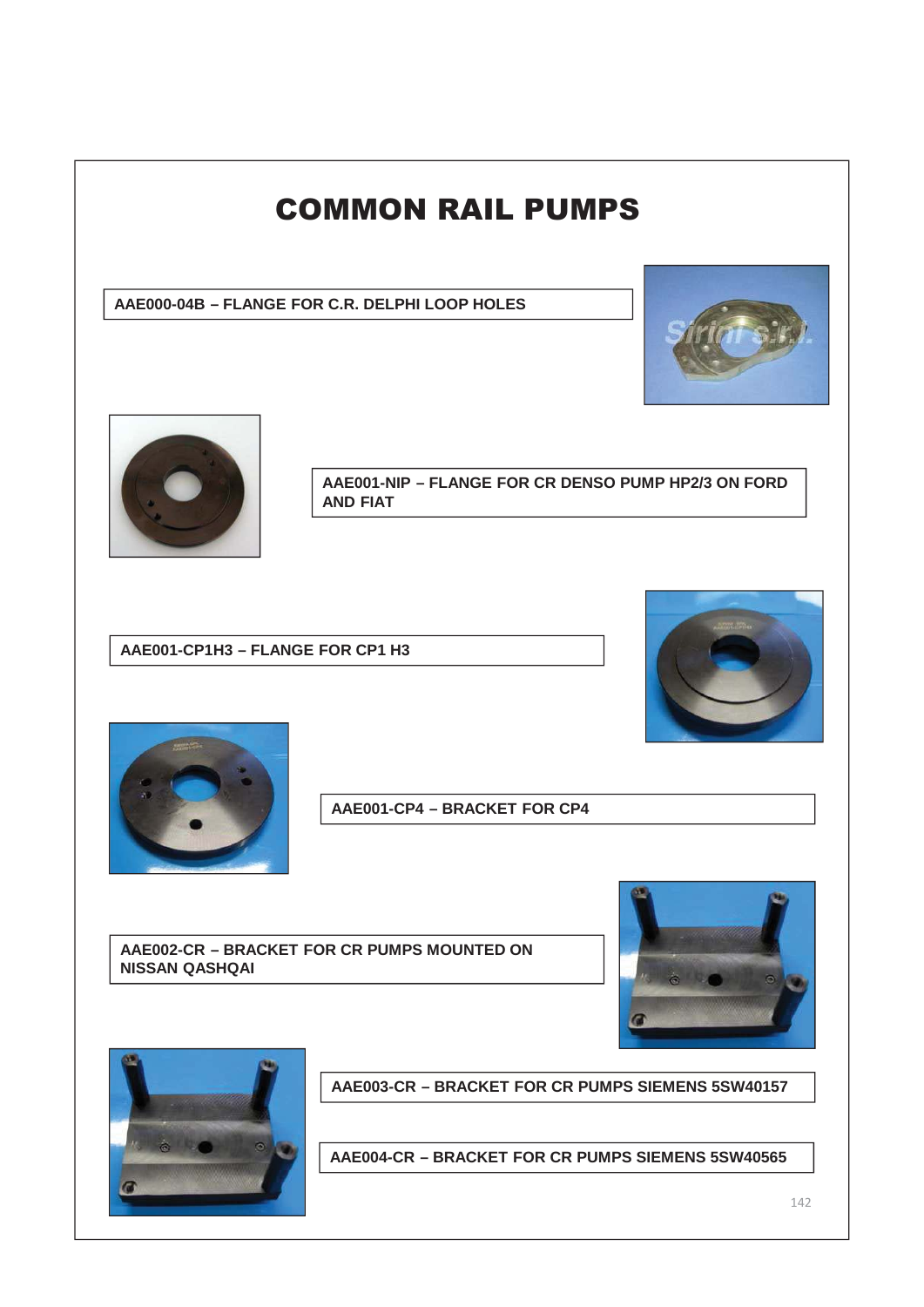# **COMMON RAIL PUMPS KIT TO MOUNT COMMON RAIL PUMPS MERCEDES AAE001-MERC – BRACKET CR MERCEDES CP1** To be used also with sviwel vice AZ0134-CR **AAZ026-03 – KIT 2 CONNECTION WITH PLATE FOR CR**   $\epsilon$ **MERCEDES PUMPS AG0131-CR8 – MOTORING COUPLING FOR TEST BENCH FOR PUMPS CR CP1 –CUT MM8-**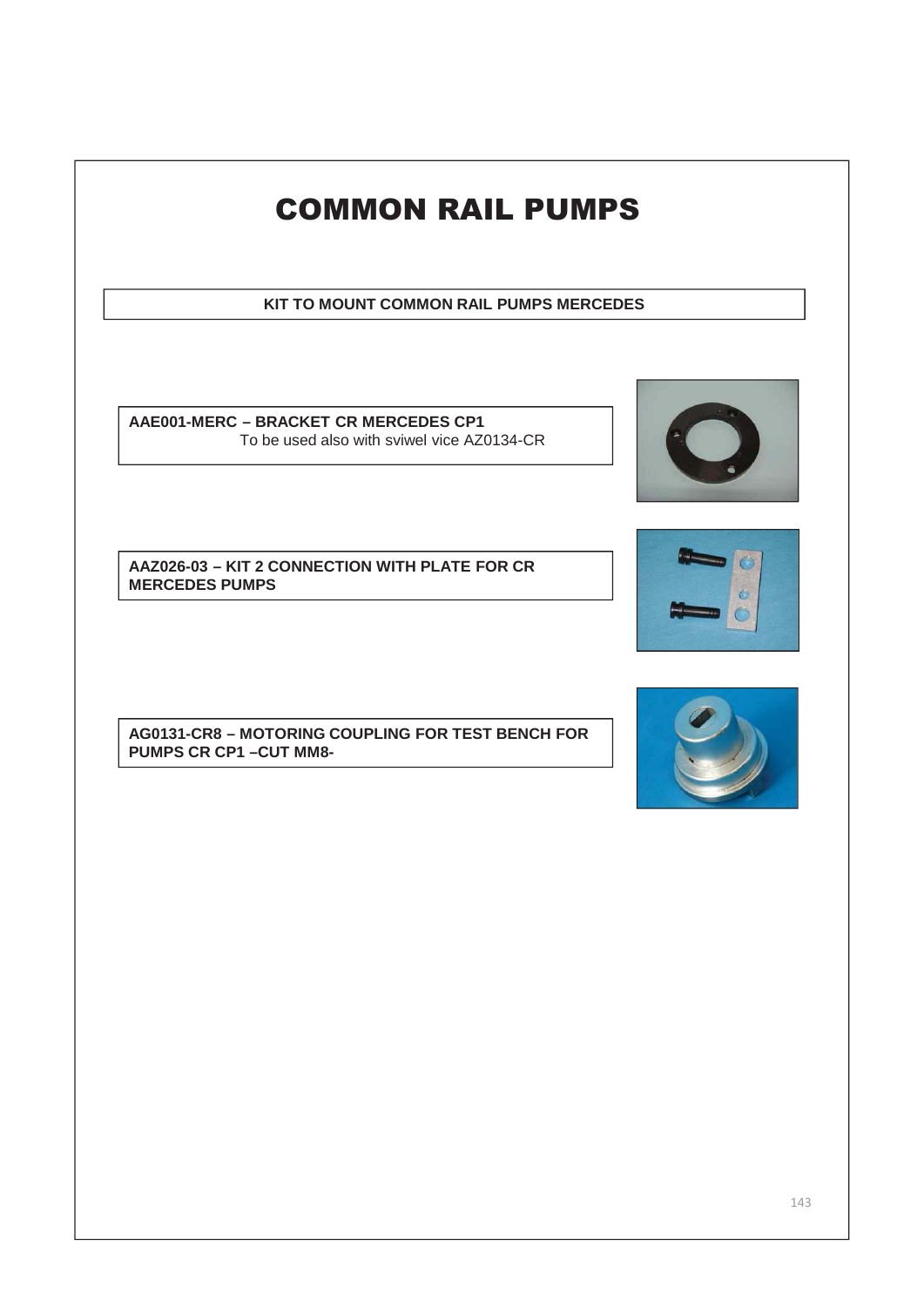

**AAZ034-08 – ADAPTOR FOR PRESSURE SENSOR CP3** Adaptor for pressure sensor on pump CR –CP3

**AAZ034-15 – ADAPTOR FOR PRESSURE SENSOR CP1H/CP3** Adaptor for pressure sensor pomp CR CP1H-CP3





**AAZ034-07 – ADAPTOR FOR PRESSURE SENSOR DELPHI** Adaptor for pressure sensor pump CR DELPHI

**AAZ034-16 – ADAPTOR FOR PRESSURE SENSOR SIEMENS** Adaptor for pressure sensor pumps CR SIEMENS





**AAZ034-17 – ADAPTOR FOR PRESSURE SENSOR DENSO** Adaptor for pressure sensor pumps CR DENSO

**AAZ034-20 – ADAPTOR FOR PRESSURE SENSOR SIEMENS-BOSCH** Adaptor for pressure sensor pumps CR BOSCH - SIEMENS

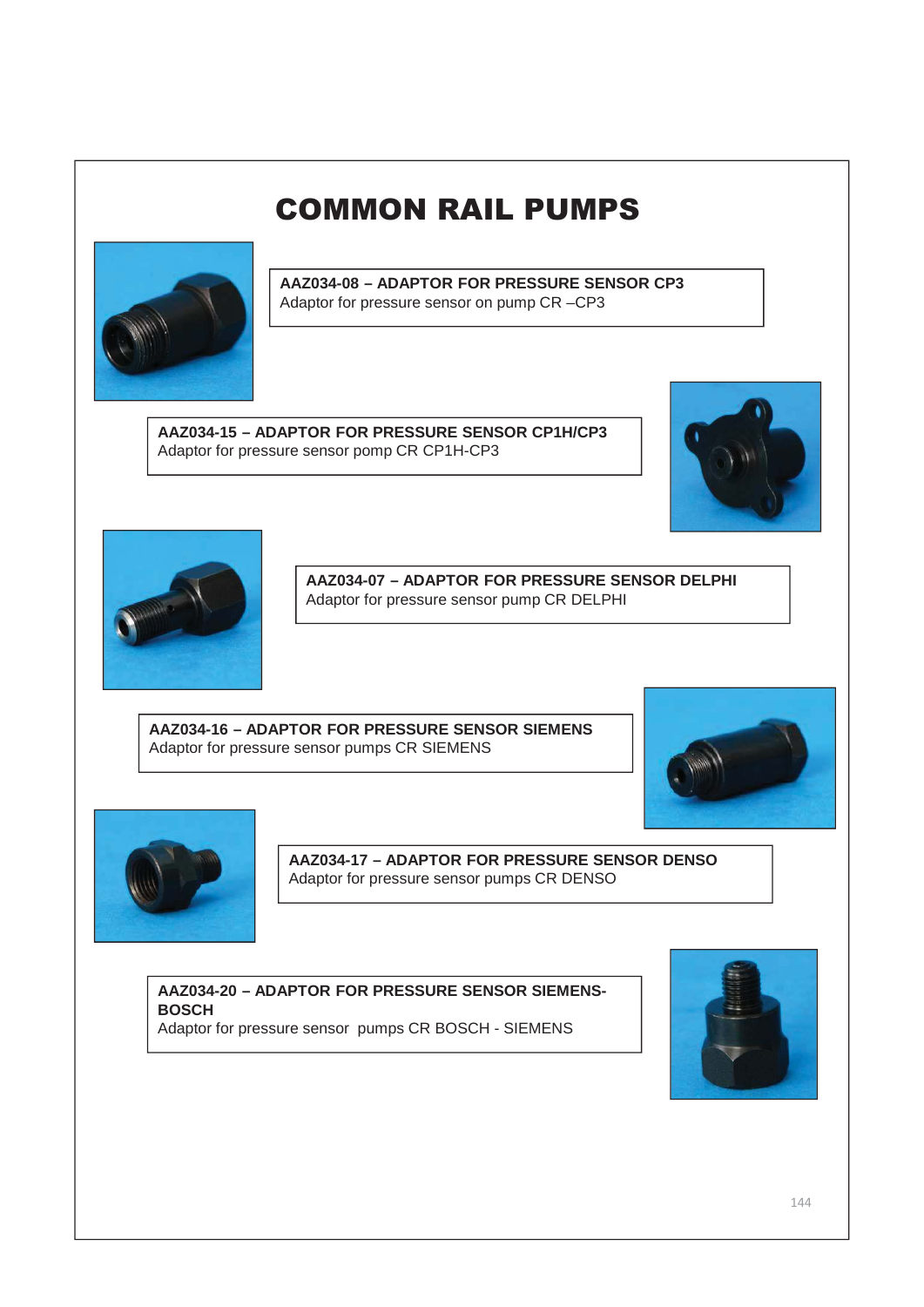**AAZ034-18 – REDUCTION FOR HIGH PRESSURE SIEMENS** Reduction for high-pressure pipes for Siemens pumps





**AAZ034-19 – ADAPTOR FOR PRESSURE GOVERNOR ON SIEMENS PUMP** Adaptor for pressure governor on pumps Bosch Siemens

**AAZ034-13 – DUMMY REGOLATOR FOR CR CP1 PUMPS** Similar: 0.986.612.413





**AAZ034-21 – PRESSURE REDUCTION SIEMENS WITH METERING VALVE**

**AAZ034-22 – ADAPTOR FOR DUMMY REGULATOR DENSO HP3 – CP3**





**AAZ034-CP4 – ADAPTOR FOR HIGH PRESSURE CONNECTION ON CP4 PUMPS**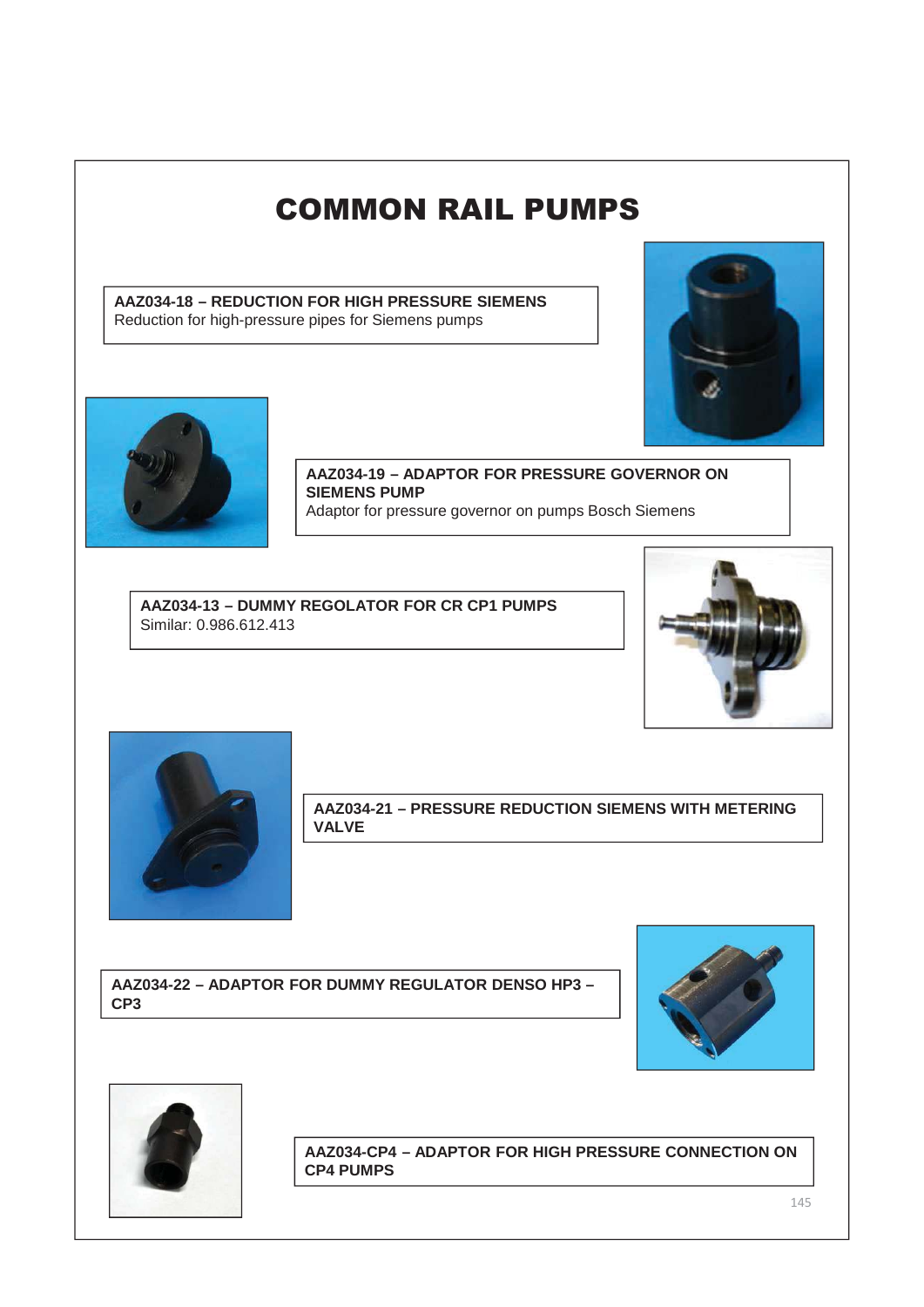#### **TOOLS FOR CP4 PUMPS**

| AE0233-CP4 | Puller for CP4 pump mounted on BMW Serie 1                                  |
|------------|-----------------------------------------------------------------------------|
| AE0290-CP4 | Puller for CP4 pump mounted on AUDI                                         |
| AE0276-CR  | Puller for CP4 pump mounted on HYUNDAY SANTA FE<br>With ring nut 40x1.5mm   |
| AE0300-CP4 | Puller for CP4 pump                                                         |
| AC0530-CP4 | Wrench to dismount valve of CP4 pump                                        |
| AC0531-CP4 | Wrench for coupling of CP4 pump mounted on AUDI                             |
| AG0025-CP4 | Coupling cone 25mm with screw for CP4 pump                                  |
| AG0000-CP4 | Screw 18x1.5mm for coupling cone 25mm                                       |
| AAE001-CP4 | Flange for CP4 pump                                                         |
| AAZ034-CP4 | Adaptor for high-pressure connection for CP4 pump.                          |
| AZ0128-519 | Timing tool kit for BMW engines with CP4 pump with<br>camshafts back-rotary |